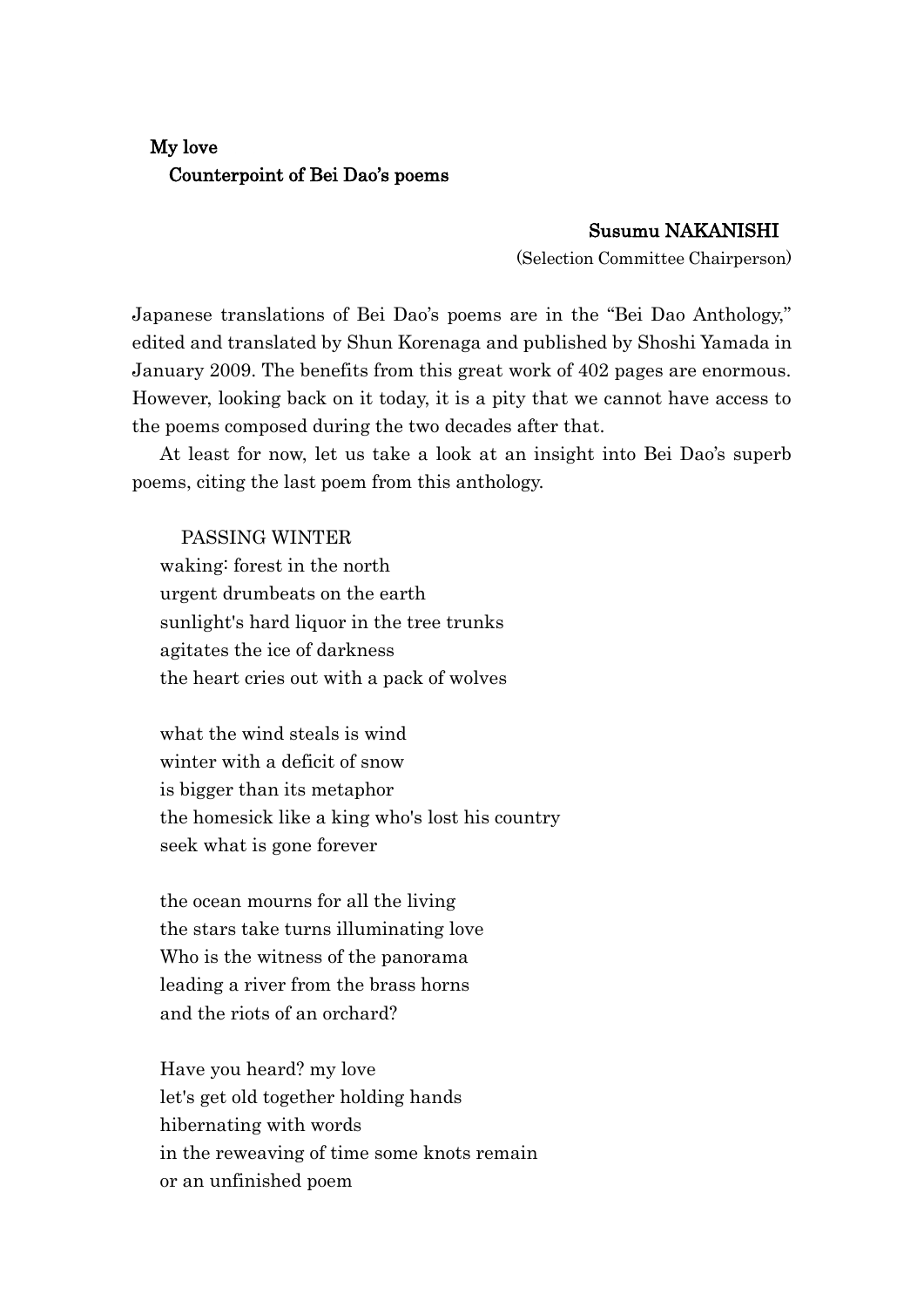## Source: Translated by Eliot Weinberger Bei Dao, The Rose of Time: New and Selected Poems (New Directions, 2010)

First of all, what is poetry generally considered to be? For example, in this poem, winter is represented as the snow's deficit. Is it how poetry is considered, like the representation of winter in prose as the snow's deficit? Indeed metaphor is always associated with poetry. The power of linguistic expression to take flight is what poetry demands the most from metaphors. In this poem, there is also an abundance of metaphors, from the "winter" in the title, to the forest, drums, liquor and the howl of a pack of wolves.

It goes without saying that Bei Dao is an expert user of metaphors. Be that as it may, however, I do believe he is an expert at commanding language on a larger scale.

That is to say, as also has been pointed out as a characteristic of his poems, there are many examples of him calling out to someone, as in this poem:

## Have you heard? my love

Simply put, there is always an interlocutor in his poems. "I" and "you," ego and another ego, the subject and the object, or the flesh and poetic sentiment: such two entities are always included in "I."

At this moment, we should also recall the intertwining of "I" that is seen in "Soul Mountain" written by Gao Xingjian, another Chinese writer who is highly praised together with Bei Dao. In Japan, our memory of Takehiko Fukunaga's "Kaishi (a mirage)," written using the interchangeability of time, is still fresh.

Bei Dao must also be gauging self-dichotomization and its interconnectedness in this way in order to observe human beings with more accuracy. Moreover, dichotomization is not as simple as observing oneself from inside and outside or making clear contrasts between light and darkness. Always dichotomized, the "I" continues to exist in its respective contexts. He seems to insist, however, that what looks to be a singular outward appearance is actually "I."

"The poet has a particular medium,"\* as advocated by T. S. Eliot, may indicate the same situation. Likewise, in Bei Dao's poems, dichotomized entities are intertwined and weave their respective stories.